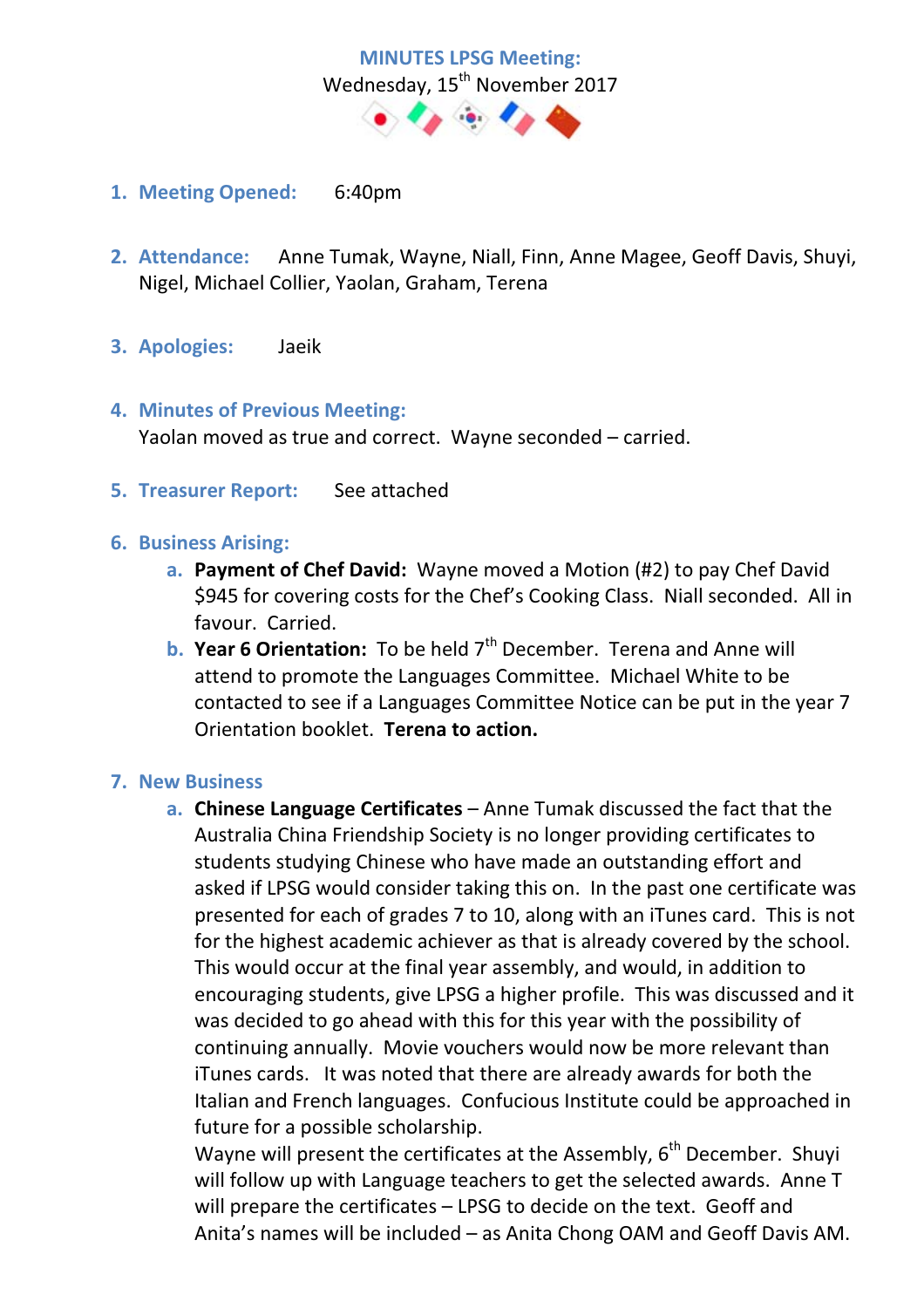Geoff to check with James Chong if the family is happy to have Anita's name with this. Geoff was invited to the Assembly. Will need to check if ok with the school for us to present Certificates at the Assembly. **Geoff, Shuyi, Anne T, Wayne, Terena to action.** 

Wayne moved (Motion #3) that LPSG present Chinese Language Certificates, 1 for year 7 to 10, for effort and enthusiasm, along with a Movie voucher of \$25 each, named the "Anita and Geoff Awards". Anne Magee seconded. Majority for  $-$  no against  $-$  carried.

- **b. Wine Sale** Wayne is organising
- **c. Chef's Cooking Class** –Feedback from one of the recipients of our thankyou cards for help on the night – Susie Ho – is that she was very happy to receive the card.
- **d. LPSG / School Communication** Wayne is going to speak with Lesley and see how to get better communication between LPSG and Language teachers. It was suggested that we talk to Grace to see what is planned for the year and what we can do to help. **Wayne to action.**

## **8. Teaching Report:**

Shuyi reported that there are not a lot of upcoming events. Reports are due week 8 and assessments are being completed. This term's GAT Club is combining the Italian and Chinese students and they are going to a lunch with Italian cuisine. It was noted that it was disruptive when the Italian and Chinese groups had their GAT Club on different days - as half the class would be on an excursion one day and the other half another day. The original intent was for the GAT Club to be for the Italian and Chinese GAT students together.

There is an upcoming Chinese Star Competition hosted by Adelaide University. Three students are entering and have been prepared for this.

At a State Chinese speaking and writing competition Lochlyn Steven gained 5<sup>th</sup> place! –and 3 others participated – well done!. The school is going to build up the participation in Chinese Language competitions.

Lucy Sutherland of year 10 and Donia Lal of year 11 are both in the Top 10 of the State after having completed the written and oral WAATI examination (Western Australian Association of Teachers of Italian) – Well done!

**9. Next Meeting:** Wed 7<sup>th</sup> February, week 2 Term 1

**10.Meeting Closed:** 7:25pm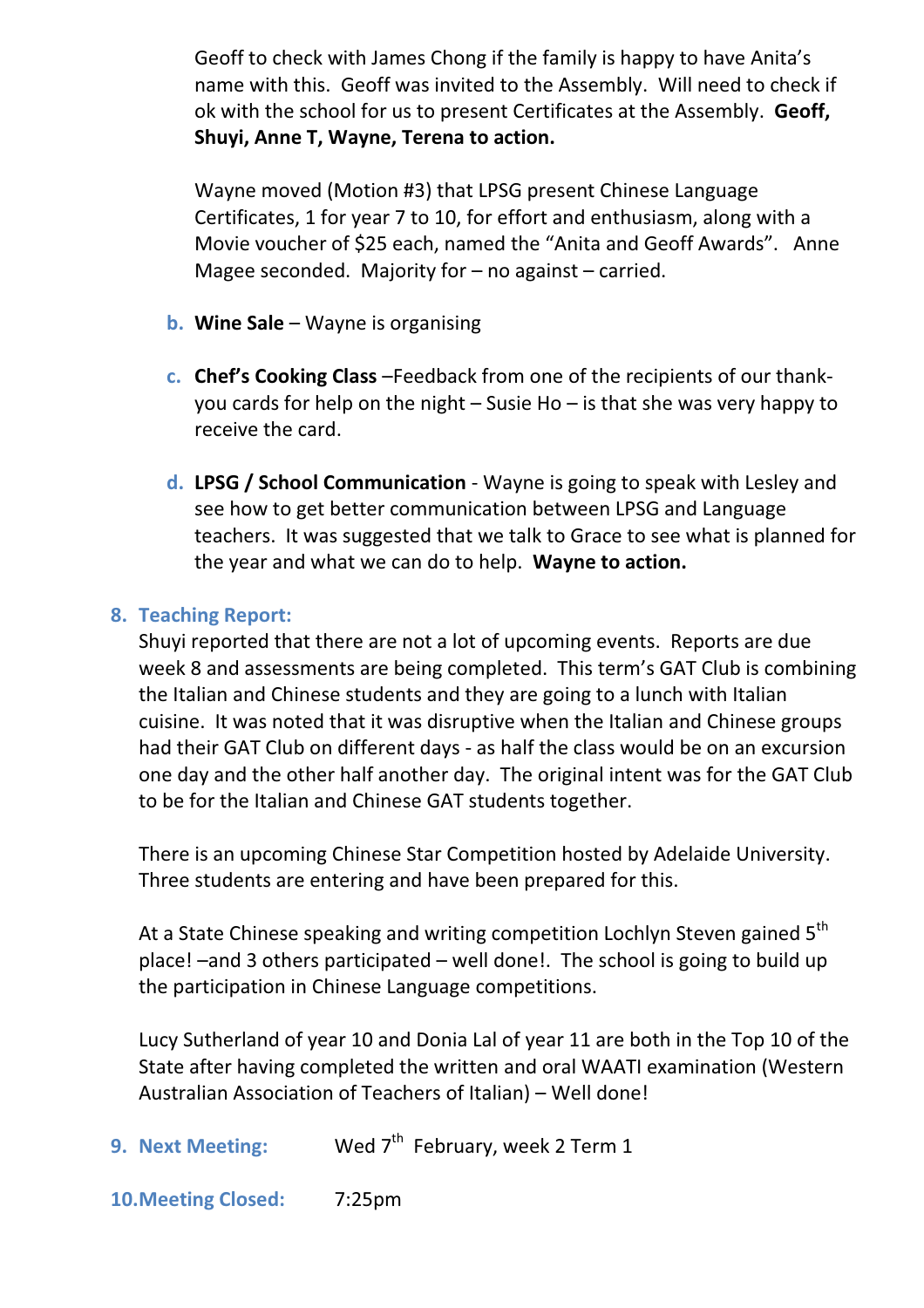## **Motion #2:**

Pay Chef David \$945 for covering costs for the Chef's Cooking Class

# **Motion #3:**

LPSG present Chinese Language Certificates, 1 for year 7 to 10, for effort and enthusiasm, along with a Movie voucher of \$25 each, named the "Anita and Geoff Awards".